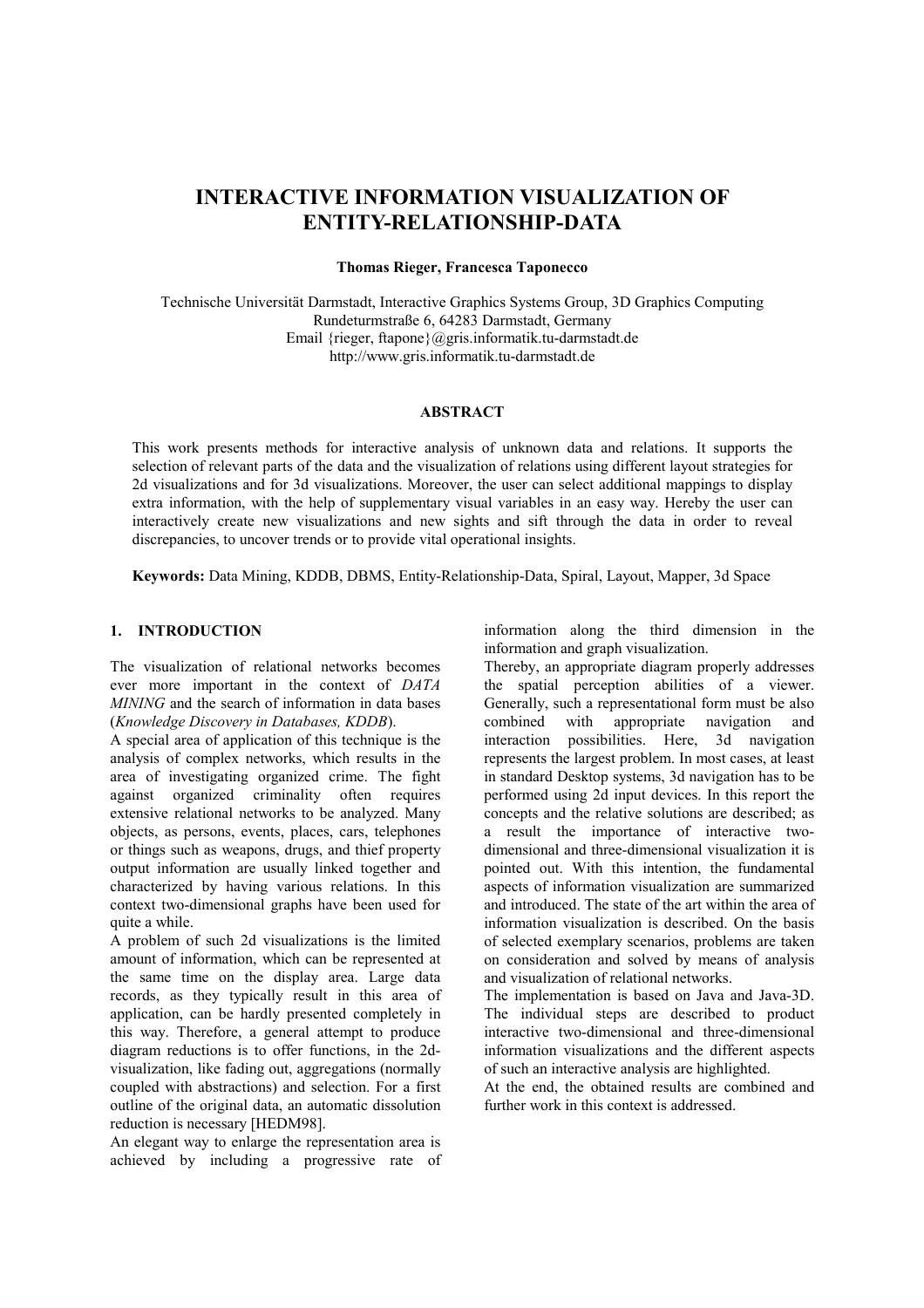#### **2. STATE OF THE ART**

Within the area of data visualization, a multiplicity of techniques is already present in the literature. In the 2d area the most popular techniques are the pie charts, bar charts, line diagrams and point diagrams. These methods result to be mostly inappropriate in order to represent large quantities of data. They neither can point out relations. Consequently, in order to highlight relative dependencies, adapted techniques must be used for the 2d representation as well as for the 3d representation of the data. Special layout techniques (see [VISUALIZATION\)](#page-2-0) offer great advantages to relate the data. For the representation of cyclic and periodic data the use of spirals is very useful (see [Spirals\)](#page-4-0). Within the area of information visualization, a possibility to represent large quantities of information on the display is realized by visualizing it in a 3d space. Thus utilizing in particular bar charts and line graphs, the third dimension is used for the representation of additional data in a common graph (see [CAMS99]). In a similar form several 2d visualization techniques were transferred into the 3d space as well. Moreover, new representational forms, based on coordinate graphics were developed. A significant example is the so-called Wormplots, which, functioning as an indirect visualization technique, allows a temporal periodical comparison between different populations (see [MARO97]).



**Figure 1 Graph structure in vrml** 

Besides the visualization of ordinal and quantitative data in 3d, also relational data have been successfully visualized in the three-dimensional space. Roberston et Al. presented a special kind of hierarchical structures´ visualization by utilizing the *Cone Trees*, as a result particular techniques are used for the explanation of hierarchic levels (see [ROMC91]). The offered examples prove that the

inclusion of the third dimension can represent a valuable supplement of the current standard visualization techniques. Especially the number of information, which is at the same time representable, can be in this way increased. At the same time, navigation methods in the 3d space can be used as a natural metaphor to investigate the whole data record and not just a restricted range of it.



**Figure 2 Graph structure of the Hyperbolic Viewer** 

The presented techniques use thereby specifically adapted navigation and interaction procedures. So it is recognized that there are so far no other interaction techniques (for the 3d navigation) able to offer an equal efficiency and generality. These have again to be evaluated in every case depending on the specific application.

#### **3. SYSTEM**

As more and more corporate or institutional data are being computerized, intelligent and flexible methods for the analysis of such data are needed to enhance decision-support processes. Most of the potentially useful and valuable information in the data is usually hidden and not available to the user. This also happens for the most structured data in the growing number of databases that are used in different application areas. For instance Database Management Systems (DBMS) gave access to the stored data but do not provide any means to analyze the data.

Standard data analysis techniques (e.g. conventional numerical and statistical analysis) are not sufficient to solve the complex problem of '*discovering information*'. The reasons are the following:

they have been developed just for standard applications intended for specific scientific or business applications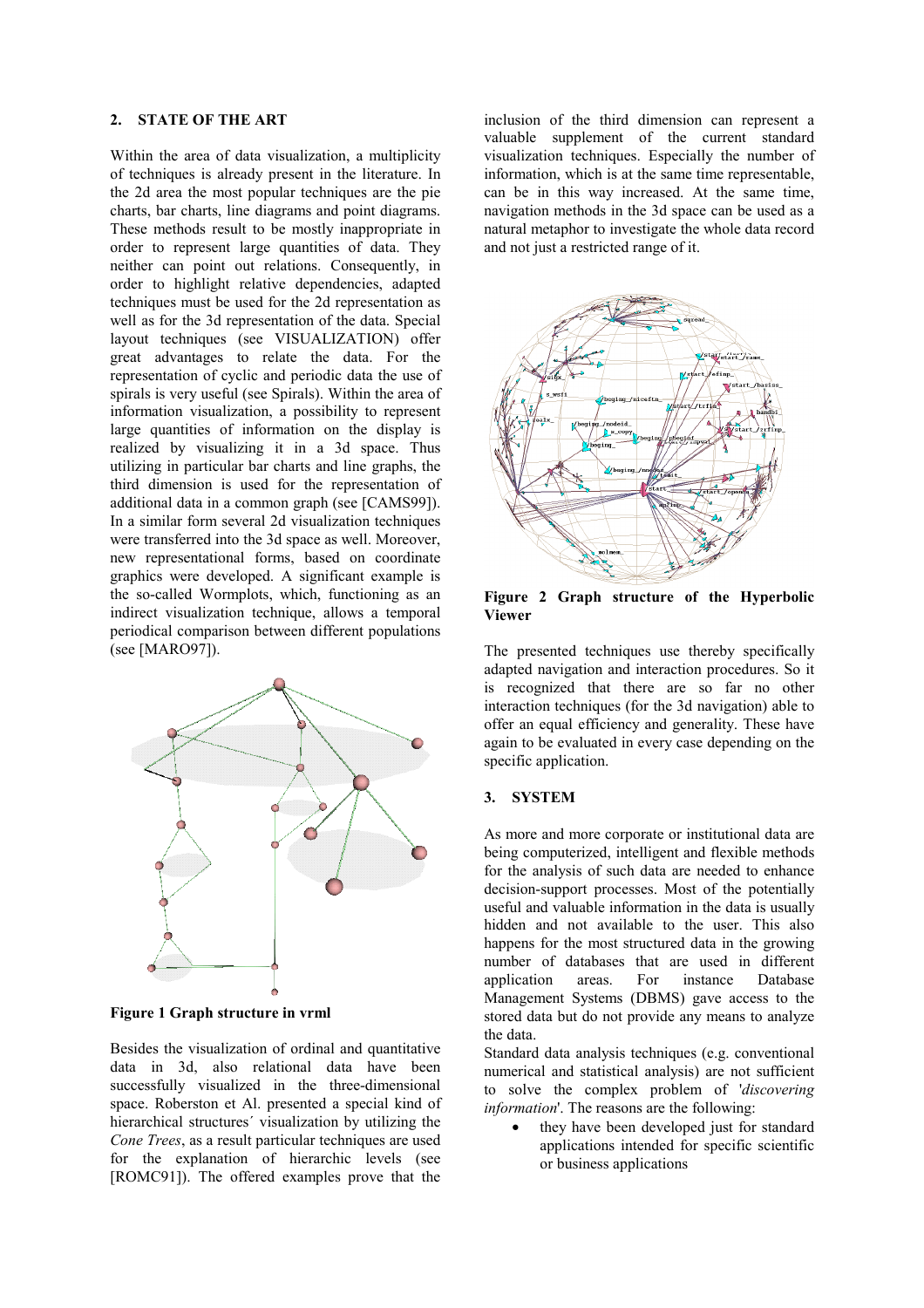- <span id="page-2-0"></span>• they usually lack of appropriate methods that could deal with large quantities of data, complex data structures or heterogeneous data.
- they generally do not support the analysis of noisy, incomplete or erroneous data.

Information visualization techniques, which are commonly applied to large data structures of scientific data, show how efficiently graphical interactive methods for visual data analysis can be utilized in this context. This system represents an interactive tool exactly targeted for the application domains '*Data Mining'* and *'Knowledge Discovery in Databases'* (KDD).



**Figure 3 Screenshot of the Application** 

Providing selected information visualization techniques and flexible means to their combination, this application extends the repertoire of standard Data Mining tools. Since Knowledge and Information is usually the composite of not only a large number of data but also especially the relationships amongst themselves and between the data and a context, this system allows the interactive analysis of unknown data and the relations. A central element of the system is the interactive data selection panel, which allows for picking relevant parts of the data for the visualization and for interactively determining the objects and relations of observation. To visualize the relations, several layout strategies are available: i.e. a 2d hierarchical layout, a 2d circular layout, and a 2d and 3d constrained layout (that considers further visualization goals, such as limited edge crossings and context based neighborhood relations). Additional visualization techniques for qualitative and quantitative data extend the visualization spectrum in the system. In case of multi-parameter data, extra information can be displayed by mapping corresponding information on free visual variables such as color, transparency, size etc. Furthermore, conclusions and hypothesis regarding the data structure can be directly added to the data by defining new relations. Hereby the user can interactively create new visualizations and new

views of the data and sift through the data to reveal discrepancies, to uncover trends, or to provide vital operational insights. This application is completely implemented in Java and therefore available on a large number of workstation systems.

#### **VISUALIZATION OF ENTITY-RELATIONSHIP-DATA**

The data are available as ASCII-tables. Different attributes (e.g.: name, first name, age, bank account, insurance...) can be selected, and their dependencies and connections be represented from a table. Hereby each object can be selected as a node and as a relationship between the nodes. The data type or the context, in which the data are observed, decides on the sort of representation. Both the 2d visualization as well as the 3d visualization structures are based on the dynamic extraction of temporary nodes and edges, selecting from objects attributes. Therefore, the resulting graphs can be in this way generated and visualized in the 2d and/or in the 3d space.



**Figure 4 Representation of hierarchical relations.** 

The extraction of the temporary graphs is closely tied up as elementary constituent of the dynamic calculation of the data to the further visualization steps. Now, as a user chooses a specific layout, this calls (searching through the prepared data) the relative data that it requires. By using Mappers, the look of the entities´ attributes or relations are illustrated by relatively acting on the nodes´ or edges´ characteristics. To reach this scope, a Mapper offers several possibilities according to the context of visualization. The layout chart likewise depends on the context of visualization.



**Figure 5: Example for Raster Layout**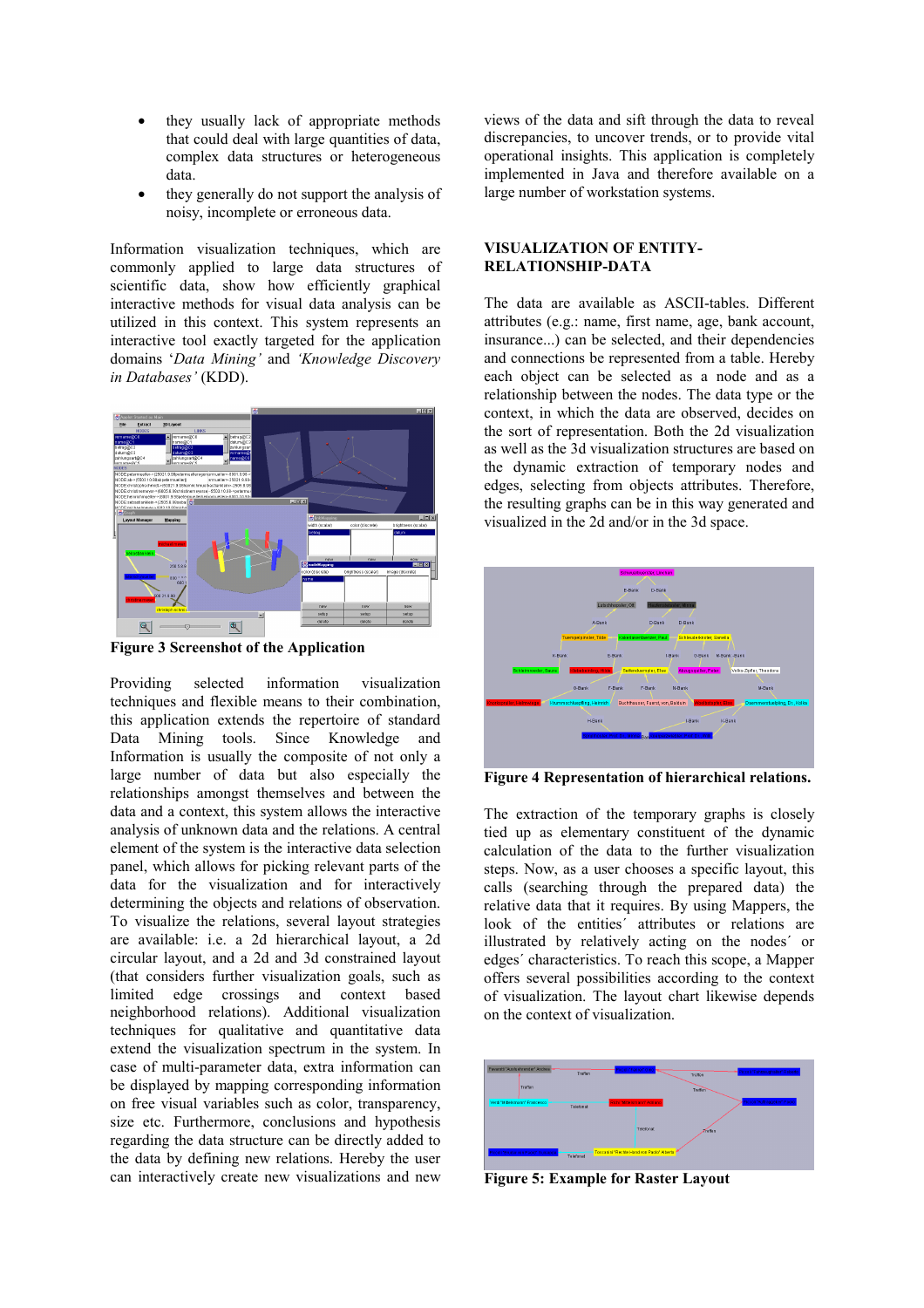<span id="page-3-0"></span>The system offers the following layout types:

- Circle Layout (see Figure 7)
- Hierarchical Layout (see [Figure 4\)](#page-2-0)
- Group separation Layout (see Figure 6)
- Raster Layout (see [Figure 5\)](#page-2-0)
- Spirals (see [Spirals\)](#page-4-0)



**Figure 6 Subdivided occurring groups.** 

# **TRANSFER FROM 2D TO 3D REPRESENTATION BY THE EXAMPLE OF CIRCULAR CHART**

In case of large data quantities, the circular chart offers a complete overview of all the data at one time. Therefore, the user gets a first impression of the special features of the data. The nodes are located on a circle. The edges run by the set, thus edge concentrations become clear. The user can now easily detect nodes with many edges, and move these out of the set (see Figure 7).



**Figure 7 The Circle Layout offers the best overview with large data records.** 

The representational form of a circular chart in 3 dimensions essentially corresponds to the same one in 2dimension (see e.g. [WEBL98]). This new view is realized by moving the previous 2d graph in the 3d space, i.e. positioning the 2d graph on a level, here represented by an underneath large disk (see Figure 9). As basis serves here the 2d Layouter already introduced, which was accordingly extended.



**Figure 8 Circle Layout in 2d** 

Exactly as done for the 2d chart, here different Mappers again can illustrate the attributes. In particular the graphic attributes: node color, node form, edge color and edge thickness.



**Figure 9 Circle Layout in 3d** 

In this representational form, figures results to be less suitable what concerns transparency and also texture mapping. Anyway a valuable additional attribute is the height of node items, which can be used to represent quantitative node attributes. Moreover, differently than what happens for the visual attribute "size" in the 2d representation, a variation of this item does not change the visibility of other items. So an advantage is represented by having a simpler layout algorithm that do not need to consider anymore complicate consideration of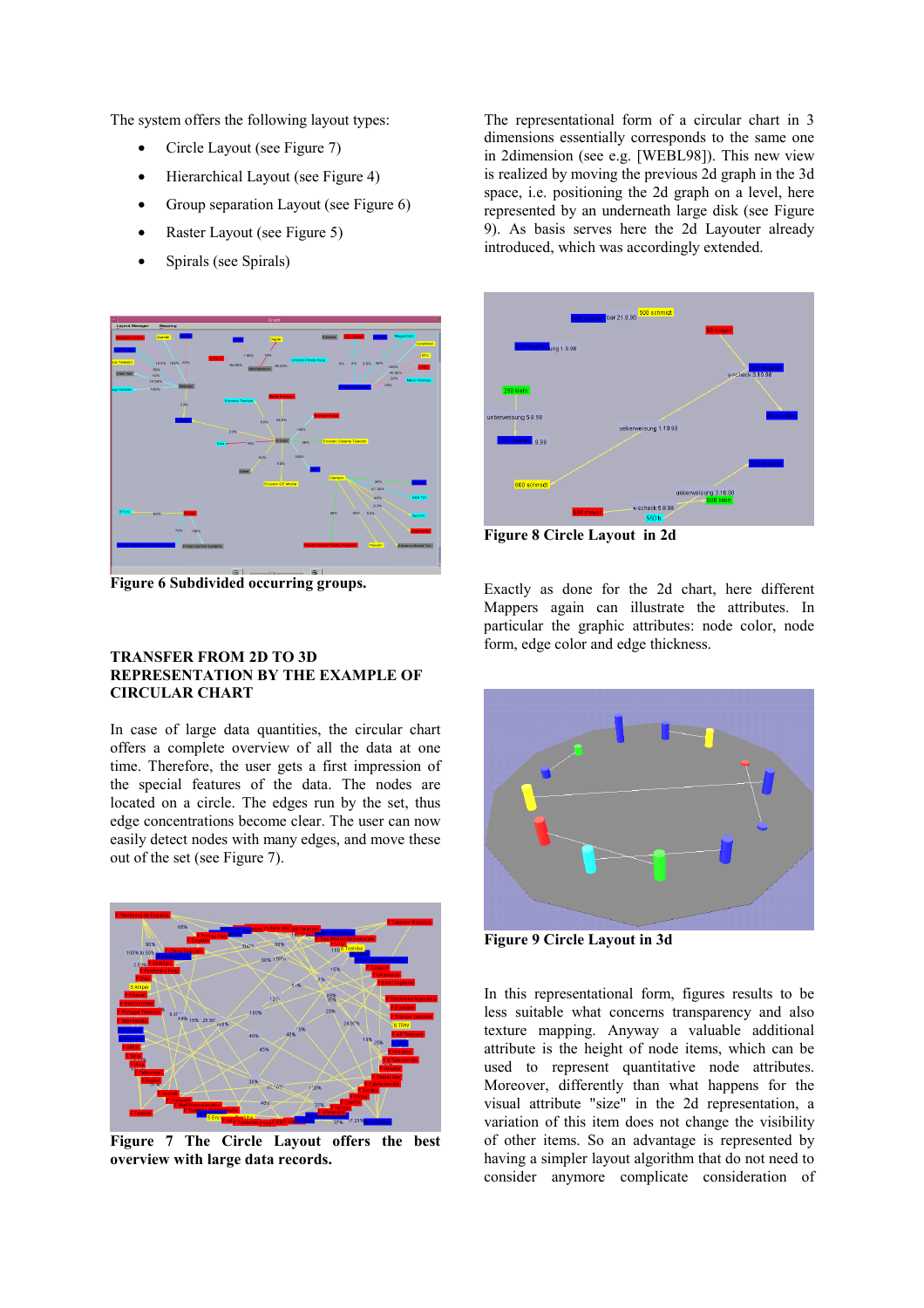<span id="page-4-0"></span>variable node sizes. Also in the edges additional possibilities for attributes visualization are offered. Semantically different edges can be distinguished, besides using different colors, by having a different initial height, starting from a basic level or the base disk. The graph shows an example of a simple bank transaction as 3d chart (see [Figure 9\)](#page-3-0) opposite a 2d chart (see [Figure 8\)](#page-3-0) of the same data record.

# **SPIRALS**

As previously introduced, the described system offers several layouts, in order to give the largest and best choice of possible visualization methods.

Every time an appropriate layout is selected according to the kinds of data that have to be visualized. "Spirals" is one of the available options and permits a different approach in visualizing information (see [Figure 13\)](#page-5-0).

The target is again the representation of a large amount of data.

In particular, this tool offers the possibility of giving a practical view of significant aspects of the data; nevertheless it permits a very compact representation of the data, which is obtained by utilizing all the space that is available on a display device.



**Figure 10: Control commands to vary the spiral characteristics.** 

We say in advance that the only disadvantage that we register in using such a representation could be given by the lost of one coordinate (i.e. the information that is registered in the y coordinate in a typical Cartesian system). That means that, with the intent of achieving our targets in optimizing the visualization of some kinds of information, arises the risk of losing the perception of the dimension quality of the data in favor of the data quantity.

Nevertheless, we explain how we can cope with this problem and resolve it.

This can be realized by means of the following methods:

- introducing a chart where the significant information can be visualized.
- registering the entity of data by using radials axis. In this case the resolution that can characterize the information is related to the step that regulates the distance between the windings of the spiral. As a result, we can use zoom tools, in case we need to diminish this step to increase the length of the spiraling axes and so the number of information.
- transferring the whole spiraling system in a three-dimensional environment, so that we save an axis where it is again possible to register the quantity information related to our data.

We clarify now when and how this layout brings considerable advantages. A spiraling system can be used in various cases of interest, especially in the following ones:

- Great quantity of general data
- Serial data
- Periodical/cyclic data
- Multivariate/multidimensional data



**Figure 11: Concentric exponential spirals.** 

We observe how this kind of representation is able to offer several advantages in each of the four fields cited before.

As previously explained, the need of visualizing large amounts of data becomes day by day more important. For this reason, a spiraling system offers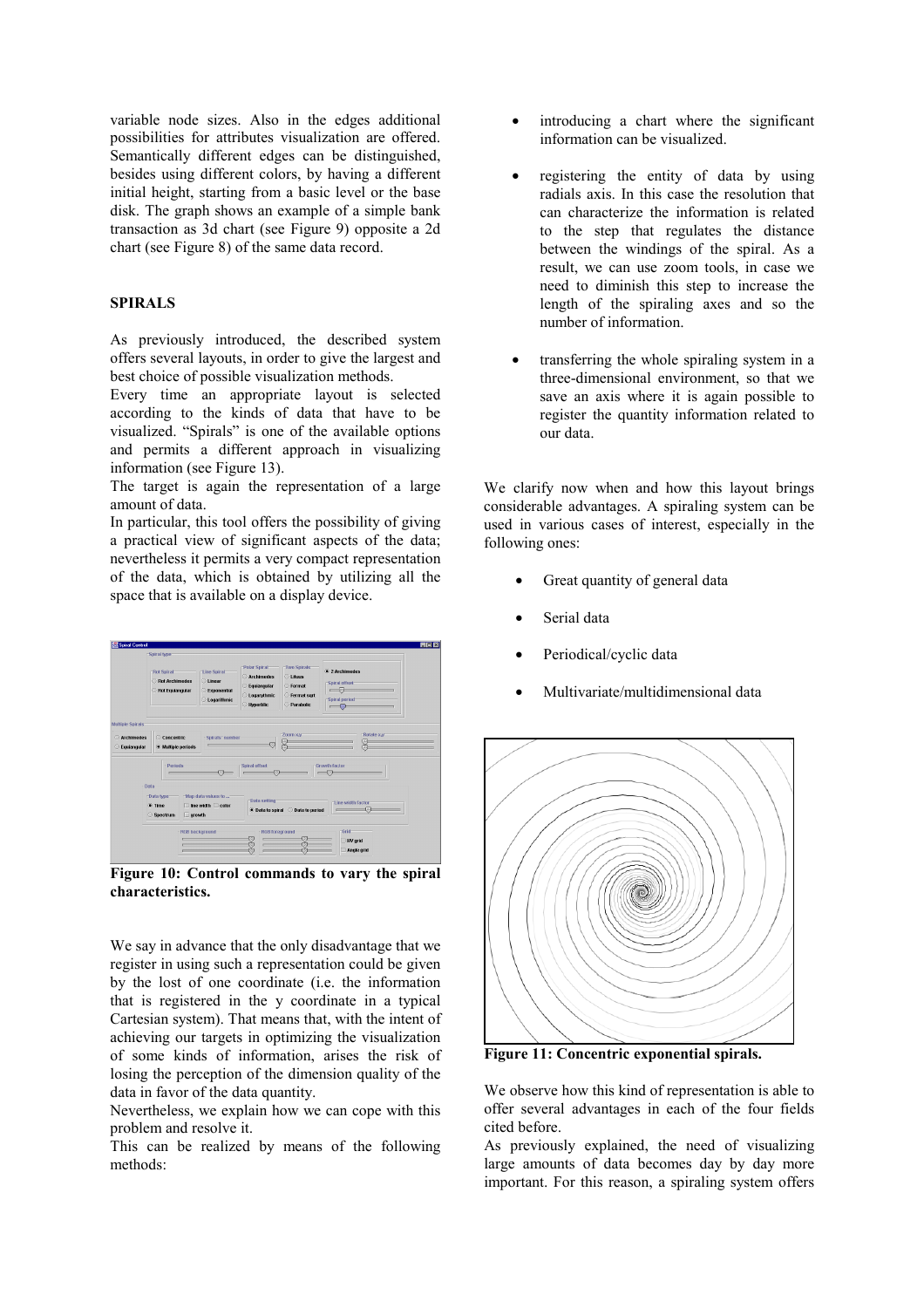<span id="page-5-0"></span>the most compact representation, as the polar system is characterized by having a spiraling axis around the origin. Thus, the information can be visualized in the whole available graph, instead of just laying in a Cartesian coordinate system.

Consequently also large databases, scientific data, etc. can be efficiently stored in such a system.

This also can permit (by means of distance functions) to represent the entities depending on their distance to a reference point (typically the spiral origin) and to define regions of interest.

It is anyway observing the other three categories, that the Spiral layout is able to offer the greatest advantages.

Principally in these cases in fact, a spiraling system can be adopted to usefully highlight existing relations among the data.

This, besides being useful, also offers an easy overview and recognition of information to the user.



**Figure 12: Multiple Archimedean spiral.** 

Consequently, Serial data, together with Periodical data, are the most important group (see [WEAM01]). Almost every kind of data is characterized by having temporal information, thus a time dimension has to be considered.

Also cyclic behavior can be often found in nature (heartbeats, audio signals, chemistry, etc.) but also simply the seasons in a year or repetitive dates in a week).

The high dimensionality of the variables on which the data depend are also an important aspect to consider: for example the human heart beat is related to the age, sport activity, time in the day, weather conditions, etc.

As a result, this information can be now concentrated in a limited space, not utilizing many graphs anymore, but using simple and efficient methods (e.g. concentric spirals, see [Figure 11,](#page-4-0) Figure 12).



**Figure 13: Representing data on the spiral.** 

An interesting aspect is that data often belong to more than one category, as generally they are characterized by having several relations and by being depending on many factors.

In conclusion, this tool is thought to permit improved data visualization, not only with regard to the amounts of information that can be displayed, but also highlighting relations existing between the entities. With the help of colors, different kind of spirals and interactive tools a user can easily recognize and analyze relevant data characteristics (see [Figure 10\)](#page-4-0).

We think that this can offer a valid method for information visualization and analysis. Consequently, as a future work, we consider to improve it by giving again more generality, analyzing the most possible different data categories (in astronomy, science, economy, etc.).

## **3D VISUALIZATION OF ENTITY-RELATIONSHIP-DATA**

The idea of the technique for the graphs visualization in the three-dimensional space, used here, is based on the following request: different data with similar characteristics should be detected fast and surely. Spatial proximity seems to be a promising concept for the user, in order to arrange data similarity. By similarity we understand here the distance of nodes, which represents the selected relations in the graph. If two nodes of the graph are directly connected, then the distance of 1 is assigned to them. If two nodes are indirectly, i.e. connected by a third node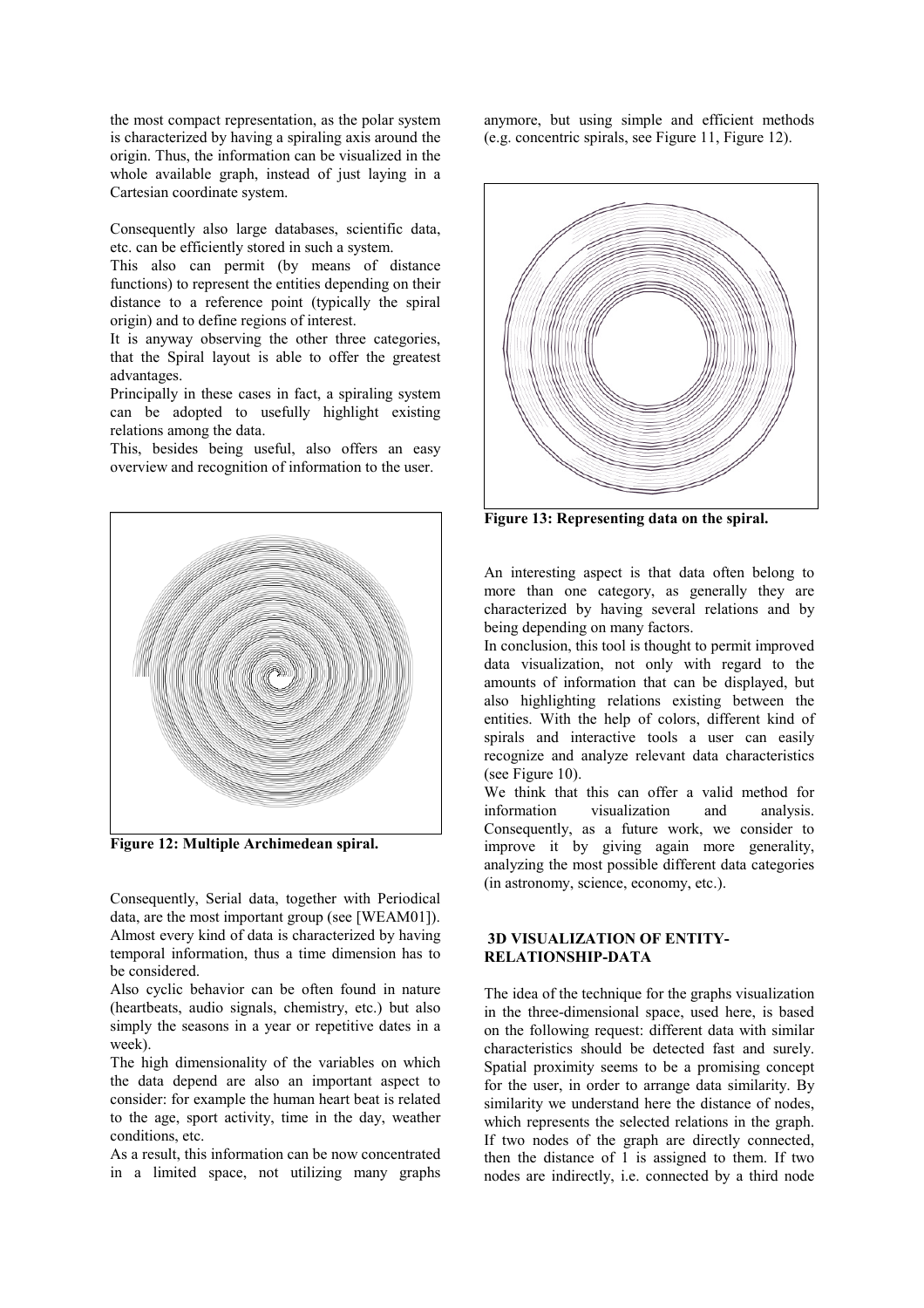together, then they have the distance of 2. Generally the unitary distance names the minimum number of edges in a path between two nodes in a graph. The scenario can also be generalized, occupying the edges with 'weights'. The distance of two nodes corresponds then to the total sum of weights on an optimal path (a path, on which the total sum of the edge weights is insignificant).

We give now a formal explanation of the described concept: we define a graph  $G(V,E)$ , where  $V = (v0,$  $v1,...,vn$  is the node quantity and *E* the edge quantity.



**Figure 14: 3d View of Entity-Relationship-Data** 

Every node is identified by a natural number, while an edge result defined by pairs of natural numbers. Additionally, the edges can contain a real weight. Target of the 3d graph visualization is to find proper positions for the nodes, so that the distances between two nodes correspond to a distance in the graph. At first we need the distance between every two node. These distances are entered into a spacer matrix *A*:  $A = (a_{ij}), a_{ij} = d(v_i, v_j).$ 

Let consider the algorithm of Kruskal (see e.g. [Pana99]): it is used for the determination of a minimum stretching tree or in case of unweighted graphs with simple width search. Utilizing this algorithm, a complete column of the matrix is obtained. The problem consists now on determining the nodes´ positions, starting from the given spacer matrix. First it is marked that the distances of the nodes in the three-dimensional space can only approximate the distances in the graph.

Now, starting from the given spacer matrix, it is necessary to find a good approximation of threedimensional coordinates. We avail ourselves of a multivariate statistics´ technique: the Multidimensionally scaling. By means of it, the data

dimensionality is reduced, in order to keep the distances in the original dimension, if possible according to the maximal value.

So, exist methods, which do not need the coordinates in the original dimension at all. Everything that is needed is a matrix of the distances of the data values. Then, from this matrix, concrete coordinates can be got and used in a k-dimensional space (for *k* smaller than half the matrix dimension). The basic idea is to obtain (from the spacer matrix A) an interior product matrix B of the original coordinates  $X = [x_1, x_2, ... x_n]$  $\rightarrow$  *(B = X X<sup>T</sup>)*. Using the Euclidean standard on x<sub>i</sub>, shaping effects are achieved:

$$
b_{r,s} = \frac{1}{2} \cdot \left( \frac{1}{n} \sum_{i=1}^{n} a_{i,s}^{2} + \frac{1}{n} \sum_{j=1}^{n} a_{r,j}^{2} - \frac{1}{n^{2}} \sum_{i=1}^{n} \sum_{j=1}^{n} a_{i,j}^{2} - a_{r,s}^{2} \right)
$$

Thus, the interior product matrix *B* is defined. As the interior product matrix *B* is symmetrically and positively semi definite, it results to have *n* positive eigenvalues. The matrix of the eigenvalues *E* is sorted along the diagonal according to its quantity *e1,…,ep,…,en*. If *V* furthermore is the matrix of the accordingly sorted eigenvectors, then is  $B = VE V^T$ . An approximation *B'* using the positive or a section of the positive eigenvalues (in a matrix *E'*) and the appropriate eigenvectors (*V'*) results in:  $\vec{B'} = \vec{V'} E' V' \vec{T} = V' E'^{1/2} E'^{1/2} V'^{T}$ .

Being  $B = X X^T$ , the approximation is achieved in a small dimension *p* as  $X' = V' E^{1/2}$ .



**Figure 15: This Figure shows an example one in this form visualized relations network.** 

The use of the largest positive eigenvalues supplies the best approximation of the distances in lower dimension. In the case, the 3d graph visualization is related to the 3 largest eigenvalues.